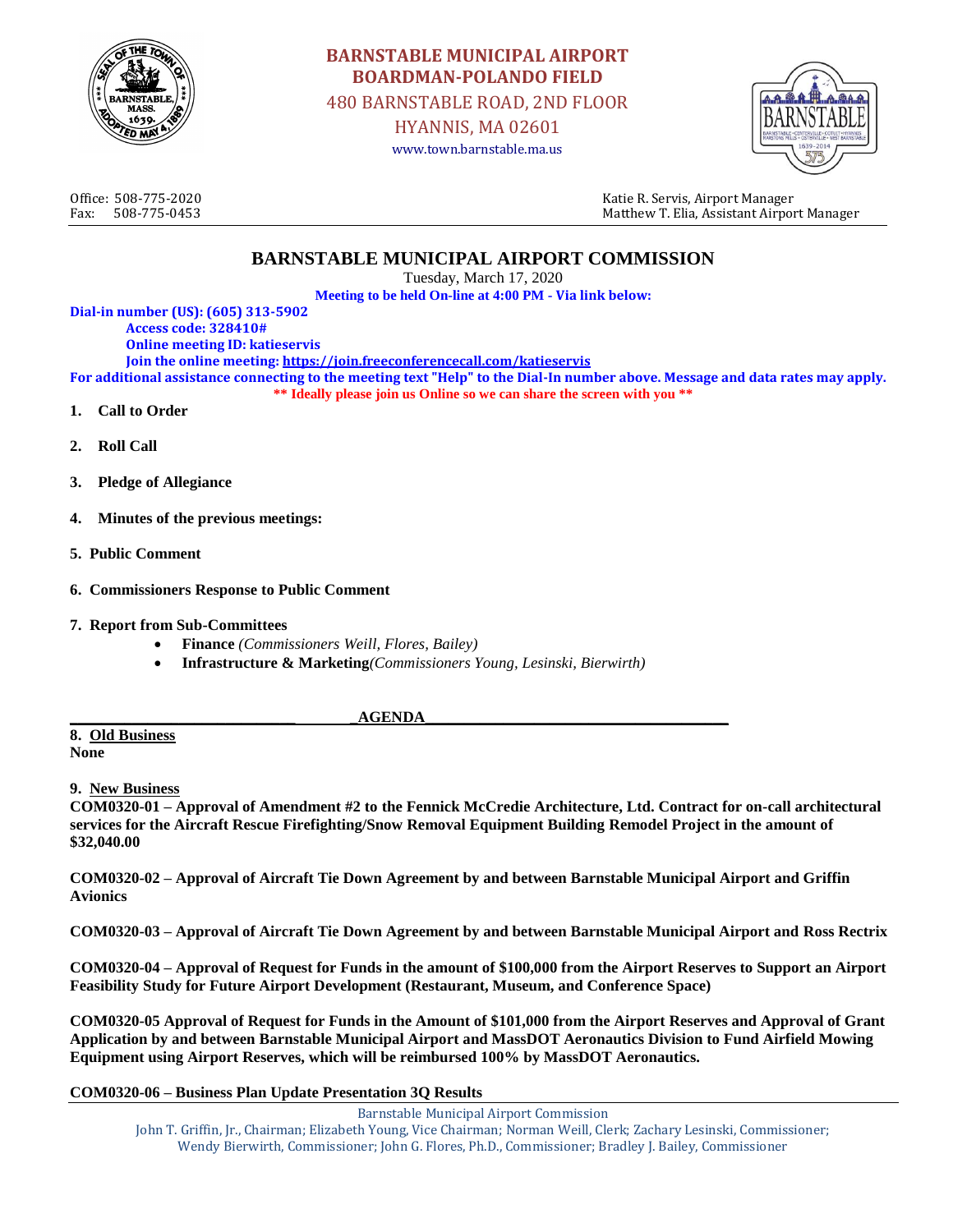### **10. Report of Special Committees**

- Noise Report (July, October, January, April)
- Yarmouth Representative Comments
- Airport Manager's Report

### **11. Updates:**

- $\rightarrow$  Proposed Airport Rates & Charges Modifications Workshop April 21, 2020 @ 5:15 post Commission Meeting
- $\rightarrow$  Pilot Incentive Gear/Marketing Material
	- o Background: Airport Management will provide a presentation and discuss pilot incentive gear and give-away items for the Summer Season 2020.
- $\rightarrow$  Event Pre-planning
	- o March
	- o May
- $\rightarrow$  Guidelines for Construction, Alteration and Improvements at the Barnstable Municipal Airport Policy
	- o Background: Per discussions with the Infrastructure subcommittee the Airport Management is in the process of updating outdated Guidelines for Construction, Alteration and Improvements at the Barnstable Municipal Airport Policy
- ARFF/SRE Roof Replacement Update
- → ARFF/SRE Phase I Improvements Update
- $\rightarrow$  Airport Marketing
	- o Jumpstart 2020
		- March 2020 Meeting Planning Discussion<br>• April 2020 Meeting Draft Presentation Rev
		- April 2020 Meeting Draft Presentation Review
		- **May 2020 Meeting Final Presentation Review**
- $\rightarrow$  Airport Master Plan Update
	- o Inventory Chapter Review Completed
	- o Forecast Chapter Under review
	- o Planning Advisory Group (PAG) Meeting on 2/18/2020
- $\rightarrow$  Airport Business Plan Update FY Q3 (March 2020) also see above
- $\rightarrow$  Cape Air Rooftop Solar Array Update
	- o Glare study complete
	- o FAA obstruction analysis complete
	- o Pre-construction meeting complete
	- o Insurance requirements complete
- RFP Land Development Update on hold until reviewed as part of Airport Master Plan Update
- $\rightarrow$  Financial Update on hold until we have a new data processing resource developed
- $\angle$  CIP FY2021 Submitted to Town of Barnstable<br>  $\angle$  Budget FY2021 in process
- Budget FY2021 in process
- $\rightarrow$  Airport Rates & Charges Update (March 2020 review April 2020 Workshop)
- $\rightarrow$  PFOS/Public Involvement Plan & Update
- $\rightarrow$  Upcoming Request for Proposals.
- $\rightarrow$  Lease with Southern Airways Express underway
- **11. Announcements –** Commissioner's Comments
- **12**. Matters not reasonably anticipated by the Chair
- **13. Adjournment** Next Meeting, April 21, 2020
- Please Note: The list of matters, are those reasonably anticipated by the Chair, which may be discussed at the meeting. Not all items listed may in fact be discussed and other items not listed may in fact be discussed and other items not listed may also be brought up for discussion to the extent permitted by law. It is possible that if it so votes, the Commission may go into executive session. The Commission may also act on items in an order other than they appear on this agenda.

Barnstable Municipal Airport Commission

John T. Griffin, Jr., Chairman; Elizabeth Young, Vice Chairman; Norman Weill, Clerk; Zachary Lesinski, Commissioner; Wendy Bierwirth, Commissioner; John G. Flores, Ph.D., Commissioner; Bradley J. Bailey, Commissioner